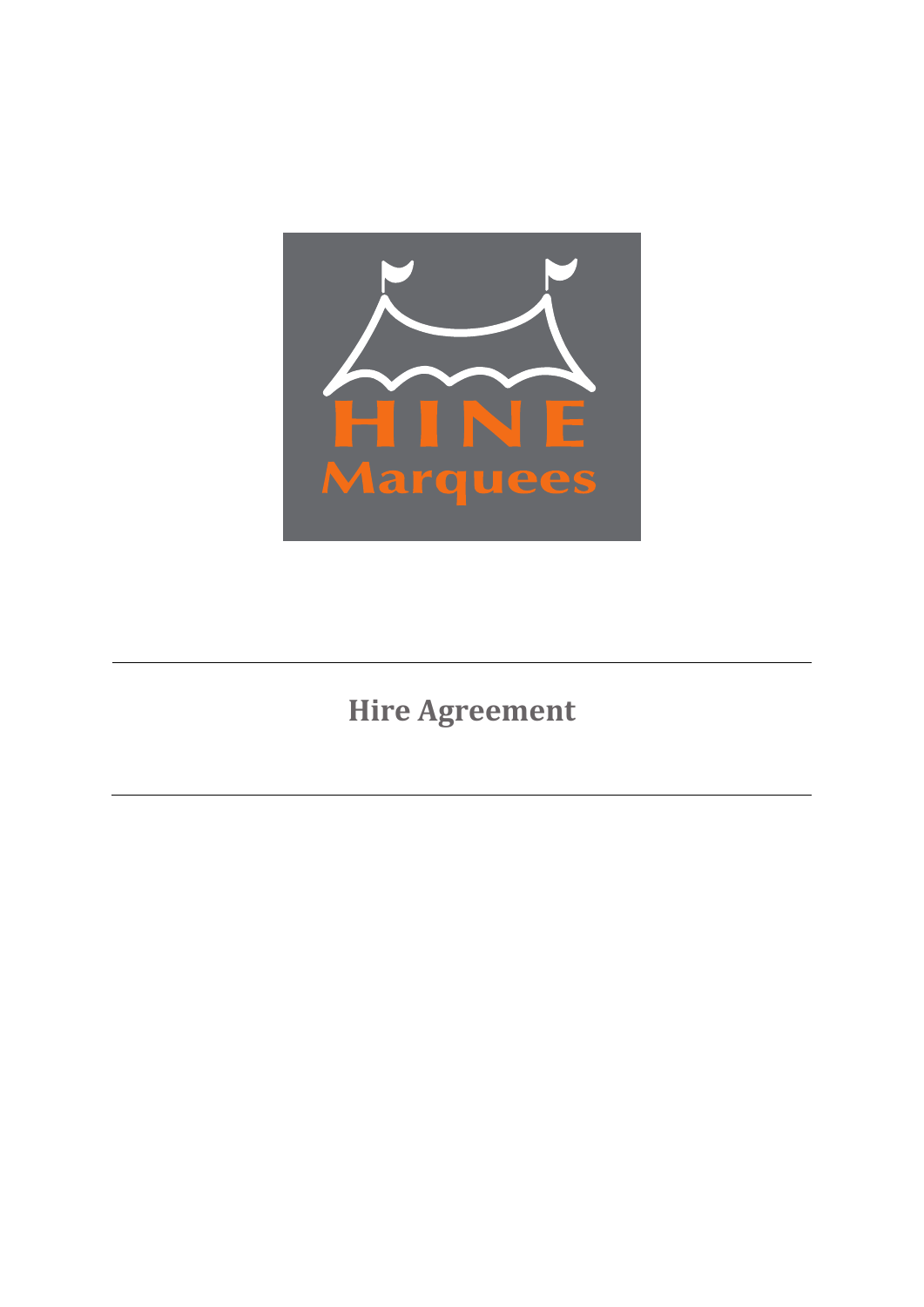**THIS AGREEMENT** is made on the date the Job Sheet is signed.

## **BETWEEN**

- (1) Hine Marquees Ltd is a limited company registered in England and Wales under the company number 04617460 and whose business office is at Hall Farm, Trematon, Saltash, PL12 4RU (the **Owner**); and
- (2) The full name of the Hirer as per the Invoice (the **Hirer**).

## **IT IS HEREBY AGREED**

## **1. INTERPRETATION**

1.1 The following definitions and rules of interpretation apply in this agreement.

**Account Customer** means a Hirer who holds an account with us and is represented on the Job Sheet.

**Business Day** means a day, other than a Saturday, Sunday or public holiday in England, when banks in London are open for business.

**Commencement Date** means the date that the Hirer takes Delivery of the Equipment.

**Delivery** means the transfer of physical possession of the Equipment to the Hirer at the Site Address or Owner Premises, whichever means of delivery is agreed upon as per the Job Sheet.

**Deposit** means the deposit amount set out in the Job Sheet.

**Equipment** means the items of equipment that, when assembled, form together to construct the marquee and all substitutions, replacements or renewals of such equipment and all related accessories, manuals and instructions provided for it.

**Payments** means the payments made by or on behalf of Hirer for hire of the Equipment as are provided for in the Invoice and confirmed in the Job Sheet.

**Invoice** means the form which this Hire Agreement is appended to which along with the Job Sheet provides the full and specific details of the Hire Agreement.

**Site Address** means the site the Hirer intends to hold the equipment during the Hire Period as is provided for in the Job Sheet or as is otherwise communicated between the parties.

**Owner Premises** means the Owner's premises as is detailed in the Job Sheet.

**Hire Period** means the period of hire as set out in the Job Sheet.

**Total Loss** means due to the Hirer's default the Equipment is, in the Owner's reasonable opinion or the opinion of its insurer(s), damaged beyond repair, lost, stolen, seized or confiscated.

**VAT** means value added tax or any equivalent tax chargeable in the UK or elsewhere.

- 1.2 Clause, Schedule and paragraph headings shall not affect the interpretation of this agreement.
- 1.3 A **person** includes a natural person, corporate or unincorporated body (whether or not having separate legal personality) and that person's legal and personal representatives, successors and permitted assigns.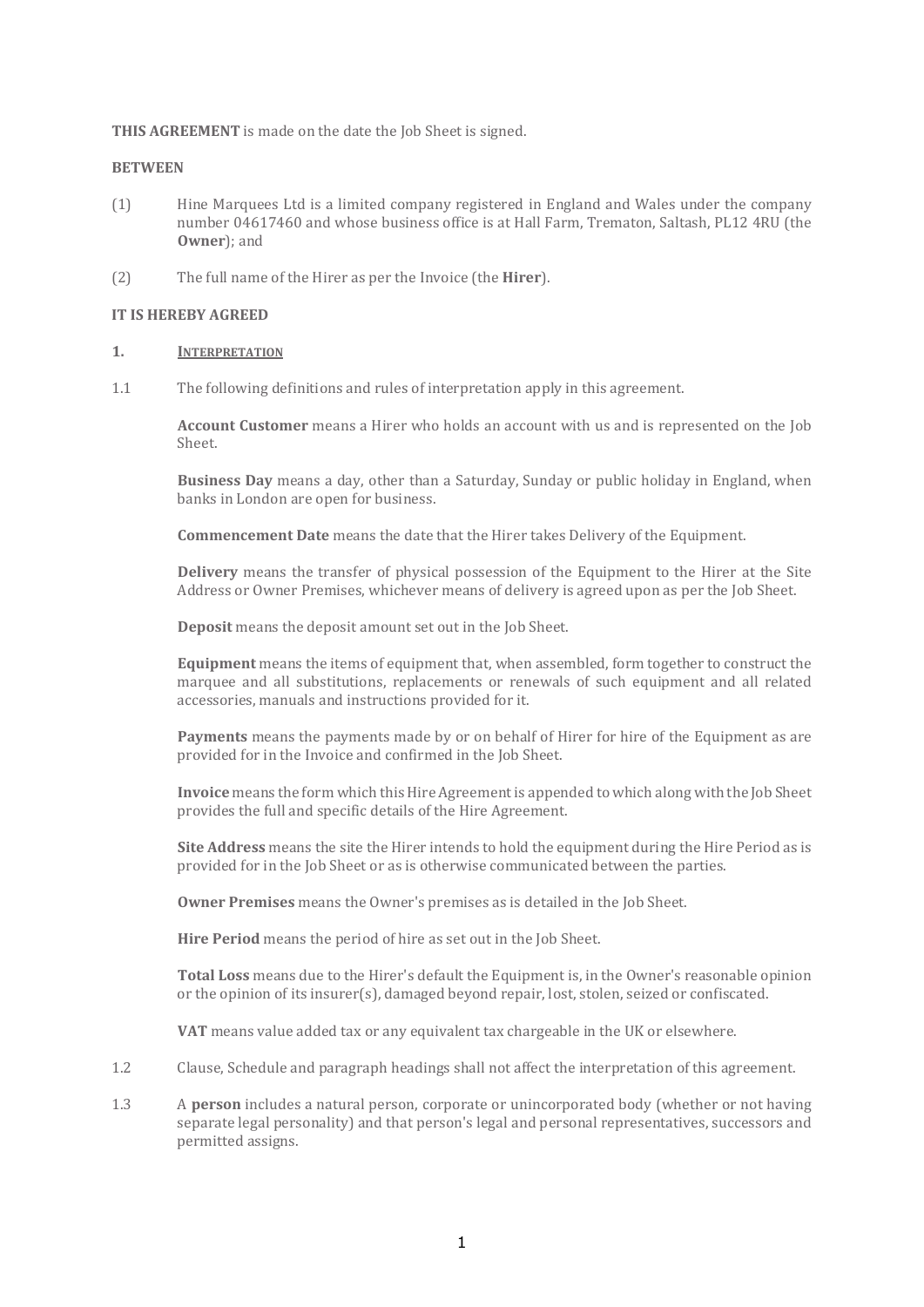- 1.4 The Schedules form part of this agreement and shall have effect as if set out in full in the body of this agreement and any reference to this agreement includes the schedules.
- 1.5 A reference to a **company** shall include any company, corporation or other body corporate, wherever and however incorporated or established.
- 1.6 Unless the context otherwise requires, words in the singular shall include the plural and in the plural shall include the singular.
- 1.7 Unless the context otherwise requires, a reference to one gender shall include a reference to the other genders.
- 1.8 Unless expressly provided otherwise in this agreement, a reference to legislation or a legislative provision is a reference to it as amended, extended or re-enacted from time to time.
- 1.9 Unless expressly provided otherwise in this agreement, a reference to legislation or a legislative provision shall include all subordinate legislation made from time to time under that legislation or legislative provisions.
- 1.10 A reference to **writing** or **written** includes fax and email.
- 1.11 Any obligation on a party not to do something includes an obligation not to allow that thing to be done.
- 1.12 References to clauses and Schedules are to the clauses and Schedules of this agreement and references to paragraphs are to paragraphs of the relevant Schedule.
- 1.13 Any words following the terms including, include, in particular, for example or any similar expression shall be construed as illustrative and shall not limit the sense of the words, description, definition, phrase or term preceding those term

# **2. EQUIPMENT HIRE**

- 2.1 The Owner shall hire the Equipment to the Hirer for use at the Site Address subject to the terms and conditions of this agreement.
- 2.2 The Owner shall not, other than in the exercise of its rights under this agreement or applicable law, interfere with the Hirer's quiet possession of the Equipment.

## **3. PAYMENTS AND DEPOSIT**

- 3.1 The Hirer shall pay the Payment(s) to the Owner in accordance with the Invoice. The Payment(s) shall be paid in Great British Pounds and shall be made by bank transfer to Hine Marquees Ltd, Barclays Bank, Sort Code 20-50-40 and account number 30141763 with the reference of the Hirers quote number and the name of the Hirer.
- 3.2 Where VAT is applicable the Payment(s) are exclusive of VAT and any other applicable taxes and duties or similar charges which shall be payable by the Hirer at the rate and in the manner from time to time prescribed by law.
- 3.3 All amounts due under this agreement shall be paid in full without any set-off, counterclaim, deduction or withholding (other than any deduction or withholding of tax as required by law).
- <span id="page-2-0"></span>3.4 If the Hirer fails to make payment(s) due to the Owner under this agreement by the due date, then, without limiting the Owner's remedies under *clause [9](#page-8-0)* (Termination), the Hirer shall pay interest on the overdue sum from the due date until payment of the overdue sum, whether before or after judgment.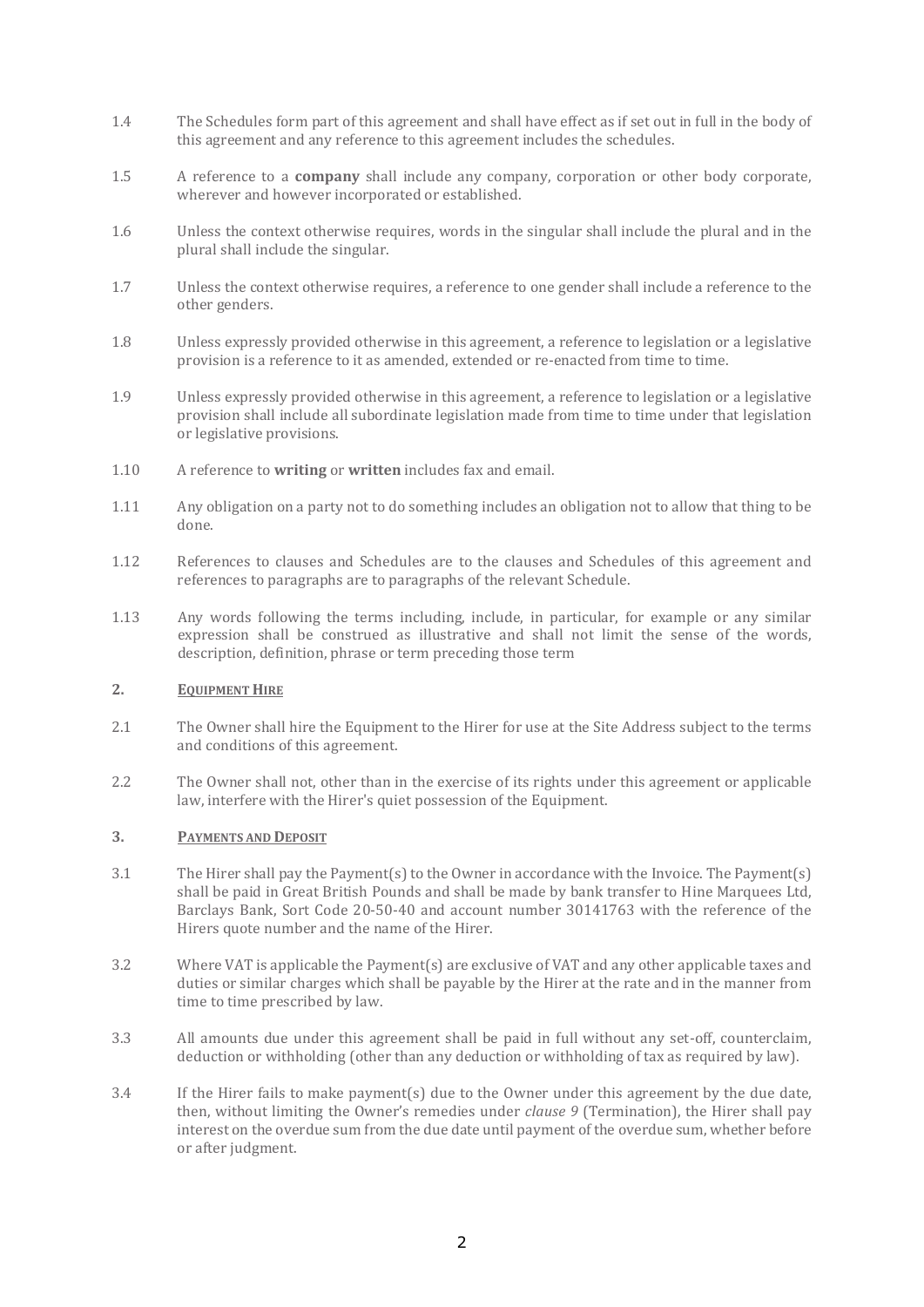- 3.5 Interest under this clause will accrue each day at 4% a year above the Bank of England's base rate from time to time, but at 4% a year for any period when that base rate is below 0%.
- 3.6 The Deposit is a deposit against default by the Hirer of payment(s) or any loss of or damage caused to the Equipment. The Hirer shall, on the date of this agreement, pay a deposit of 30% to the Owner. If the Hirer fails without due cause to make any Payment(s) in accordance with the Invoice, or causes any loss or damage to the Equipment (in whole or in part), the Owner shall be entitled to apply the Deposit against such default, loss or damage. The Hirer shall pay to the Owner any sums deducted from the Deposit within 28 Business Days of a demand for the same.

## **4. DELIVERY AND INSTALLATION**

- 4.1 Delivery shall take place upon either the delivery of the Equipment to the Site Address or the Hirer's collection of the Equipment from the Owner Premises, whichever is as detailed in the Invoice or as is communicated between the parties.
- 4.2 If the Owner is to deliver the Equipment to the Site Address;
	- (a) The Owner shall use all reasonable endeavours to effect Delivery by the date and time agreed between the parties. Title and risk shall transfer in accordance with *claus[e 5](#page-4-0)* (Title, risk and insurance) of this agreement.
	- (b) The Hirer shall procure that a duly authorised representative of the Hirer shall be present at the Delivery of the Equipment. Acceptance of Delivery by such representative shall constitute conclusive evidence that the Hirer has examined the Equipment and has found it to be in good condition, complete and fit in every way for the purpose for which it is intended (save as regards any latent defects not reasonably apparent on inspection). If required by the Owner, the Hirer's duly authorised representative shall sign a receipt confirming such acceptance.
	- (c) In the event there is no duly authorised representative of the Hirer present at the Delivery of the Equipment at the Site Address, the Owner shall leave the Equipment at the Site Address. The Hirer will under such circumstances assume the Equipment to be in good condition, complete and fit in every way for the purpose for which it is intended (save as regards any latent defects not reasonably apparent on inspection).
	- (d) Where the Owner agrees to install the Equipment at the Site Address as may be provided for in the invoice or as agreed between the parties, The Owner shall at the Hirer's expense install the Equipment at the Site Address. The Hirer shall procure that a duly authorised representative of the Hirer shall be present at the installation of the Equipment. Acceptance by such representative of installation shall constitute conclusive evidence that the Hirer has examined the Equipment and has found it to be in good condition, complete and fit in every way for the purpose for which it is intended (save as regards any latent defects not reasonably apparent on inspection). If required by the Owner, the Hirer's duly authorised representative shall sign a receipt confirming such acceptance.
	- (e) In the event there is no duly authorised representative of the Hirer present at the Delivery of the Equipment at the Site Address, the Owner shall install the Equipment on Site Address as may be provided for under the Invoice. The Hirer will under such circumstances assume the equipment to be in good condition, complete and fit in every way for the purpose for which it is intended.
	- (f) To facilitate Delivery and installation where it has been provided for in the Invoice, the Hirer shall at its sole expense provide all requisite materials, facilities, access and suitable working conditions to enable Delivery and installation to be carried out safely and expeditiously and ensure that there is sufficient and appropriate access to the Site Address to allow the Owner to deliver the Equipment.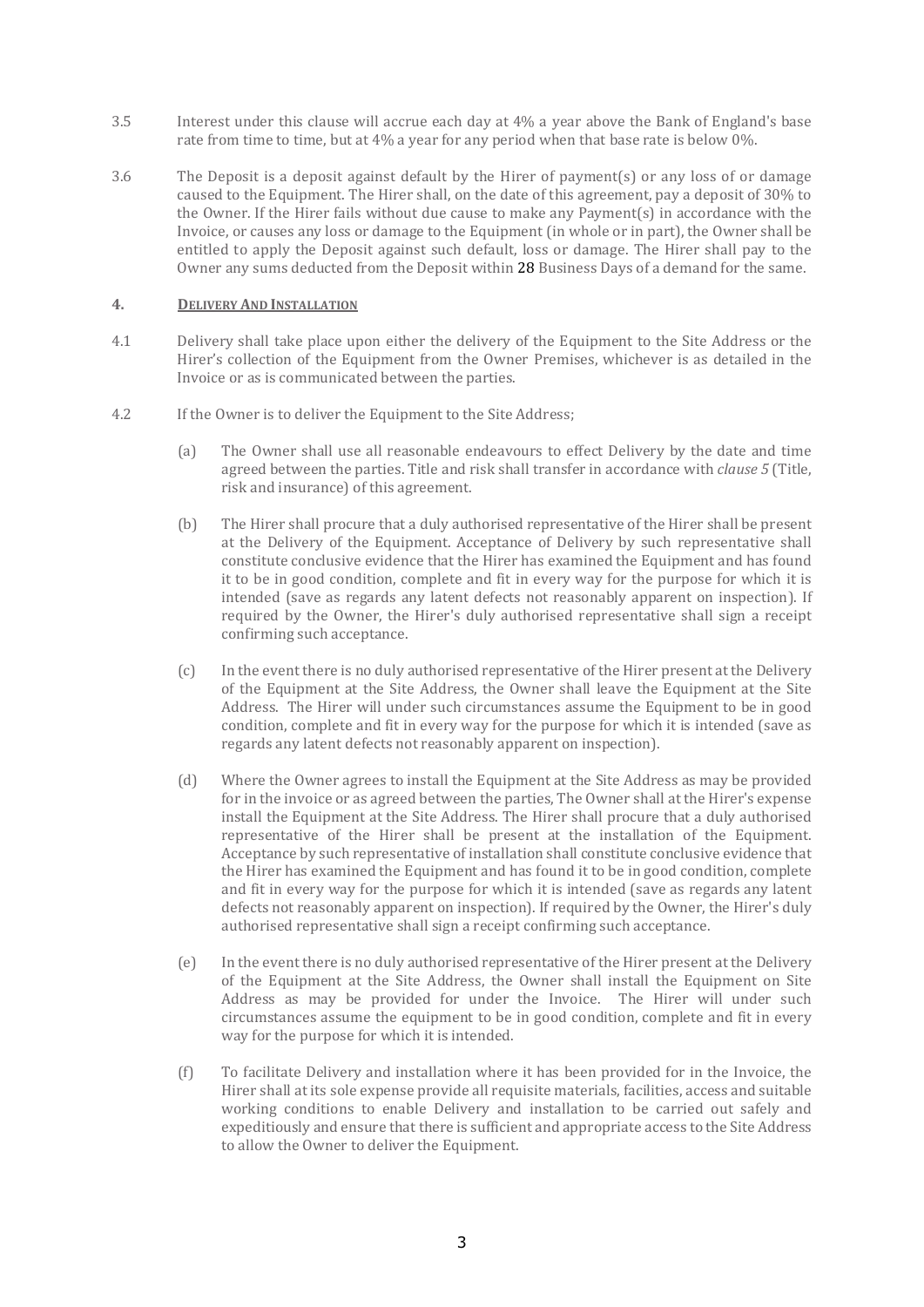# <span id="page-4-0"></span>**5. TITLE, RISK AND INSURANCE**

- 5.1 The Equipment shall at all times remain the property of the Owner, and the Hirer shall have no right, title or interest in or to the Equipment (save the right to possession and use of the Equipment subject to the terms and conditions of this agreement).
- 5.2 The risk of loss, theft, damage or destruction of the Equipment shall pass to the Hirer on Delivery. The Equipment shall remain at the sole risk of the Hirer during the Hire Period and any further term during which the Equipment is in the possession, custody or control of the Hirer (**Risk Period**) until such time as the Equipment is redelivered to the Owner. During the Hire Period and the Risk Period, the Hirer shall, at its own expense, obtain and maintain the following insurances:
	- (a) insurance of the Equipment to a value not less than its full replacement value, as is detailed within the Invoice, comprehensively against all usual risks of loss, damage or destruction by fire, theft or accident, and such other risks as the Owner may from time to time nominate in writing;
	- (b) insurance for such amounts as a prudent owner or operator of the Equipment would insure for, or such amount as the Owner may from time to time reasonably require, to cover any third party or public liability risks of whatever nature and however arising in connection with the Equipment; and
	- (c) insurance against such other or further risks relating to the Equipment as may be required by law, together with such other insurance as the Owner may from time to time consider reasonably necessary and advise to the Hirer.
- 5.3 The Hirer shall give immediate written notice to the Owner in the event of any loss, accident or damage to the Equipment arising out of or in connection with the Hirer's possession or use of the Equipment.
- 5.4 If the Hirer fails to effect or maintain any of the insurances required under this agreement, the Owner shall be entitled to effect and maintain the same, pay such premiums as may be necessary for that purpose and recover the same as a debt due from the Hirer.
- 5.5 The Hirer shall, on demand, supply copies of the relevant insurance policies or other insurance confirmation acceptable to the Owner and proof of premium payment to the Owner to confirm the insurance arrangements.

## <span id="page-4-1"></span>**6. HIRER'S RESPONSIBILITIES**

- 6.1 The Hirer shall during the term of this agreement:
	- (a) ensure that the Equipment is kept and operated in a suitable environment, used only for the purposes for which it is designed, and constructed in a proper manner in accordance with any operating instructions provided by the Owner which are displayed clearly on the Equipment;
	- (b) take such steps (including compliance with all safety and usage instructions provided by the Owner) as may be necessary to ensure, so far as is reasonably practicable, that the Equipment is at all times safe and without risk to health when it is being set up, used, cleaned, maintained or put to use of any kind by any person;
	- (c) ensure compliance with relevant regulations issued by the Government or Local Authorities, including regulations under the Environment Acts, Factories Acts, Health and Safety at Work etc Act and observance of the Road Traffic Acts should they apply, including the cost or road fund licences and any insurances made necessary. The Hirer shall indemnify the Owner against any charges or fines that the Owner may become liable for as a result of the operation of the Equipment during the Hire Period.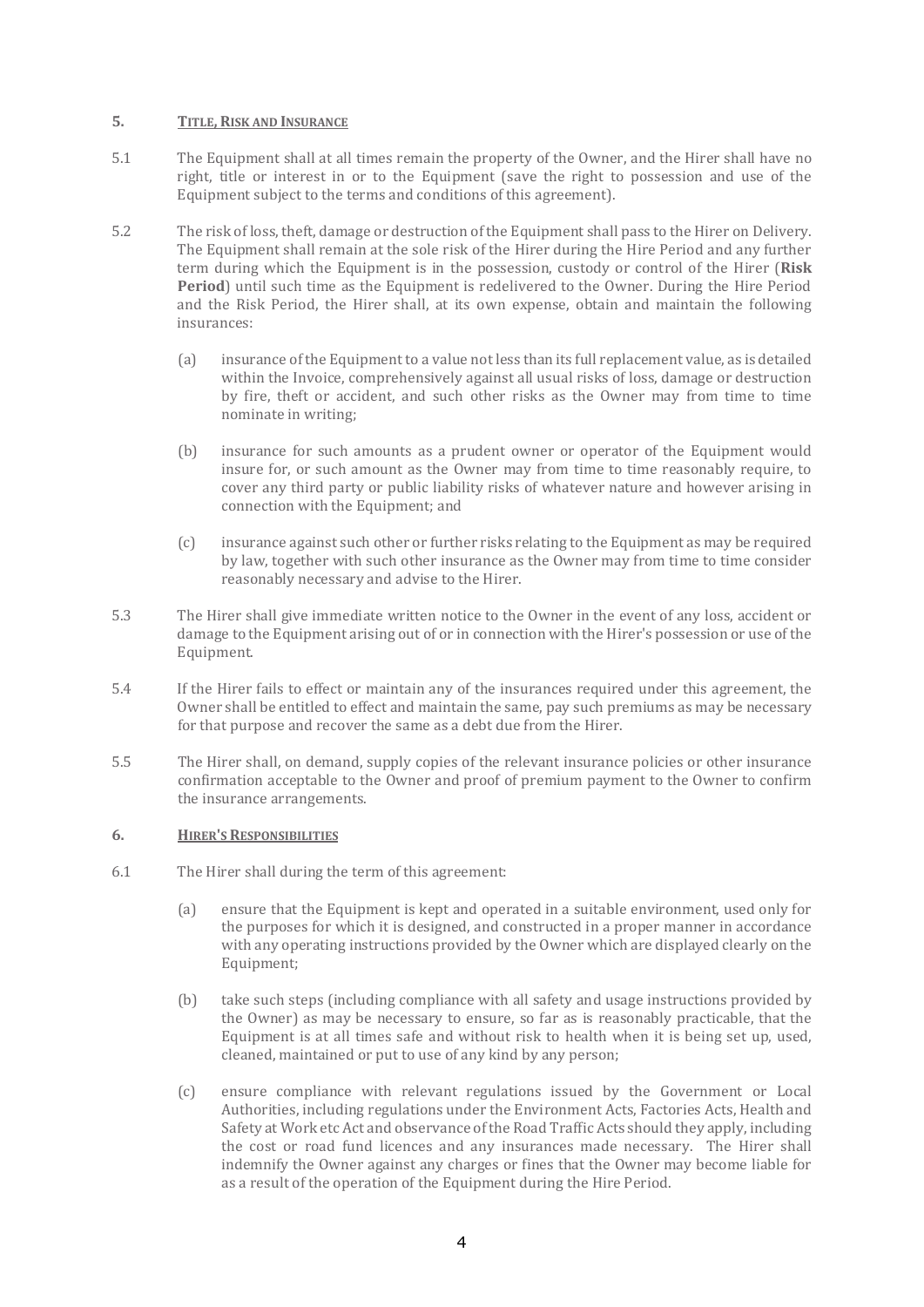- (d) maintain at its own expense the Equipment in good and substantial repair in order to keep it in as good an operating condition as it was on the Commencement Date (fair wear and tear only excepted) including replacement of worn, damaged and lost parts, and shall make good any damage to the Equipment;
- (e) make no alteration to the Equipment and shall not remove any existing component(s) from the Equipment;
- (f) keep the Owner fully informed of all material matters relating to the Equipment;
- (g) not, without the prior written consent of the Owner, replace or use any parts of the marquee that have not been provided by the Owner;
- (h) at all times keep the Equipment in the possession or control of the Hirer and keep the Owner informed of its location;
- (i) keep the Equipment at all times at the Site and shall not move or attempt to move any part of the Equipment to any other location without the Lessor's prior written consent;#
- (j) permit the Owner or its duly authorised representative to inspect the Equipment at all reasonable times and for such purpose to enter upon the Site Address or any premises at which the Equipment may be located, and shall grant reasonable access and facilities for such inspection;
- (k) maintain operating and maintenance records of the Equipment and make copies of such records readily available to the Owner, together with such additional information as the Owner may reasonably require;
- (l) not, without the prior written consent of the Owner, part with control of (including for the purposes of repair or maintenance), sell or offer for sale, underlet or lend the Equipment or allow the creation of any mortgage, charge, lien or other security interest in respect of it;
- (m) not without the prior written consent of the Owner, attach the Equipment to any land or building so as to cause the Equipment to become a permanent or immovable fixture on such land or building. If the Equipment does become affixed to any land or building then the Equipment must be capable of being removed without material injury to such land or building and the Hirer shall repair and make good any damage caused by the affixation or removal of the Equipment from any land or building and indemnify the Owner against all losses, costs or expenses incurred as a result of such affixation or removal;
- (n) not do or permit to be done any act or thing which will or may jeopardise the right, title and/or interest of the Owner in the Equipment and, where the Equipment has become affixed to any land or building, the Hirer must take all necessary steps to ensure that the Owner may enter such land or building and recover the Equipment both during the term of this agreement and for a reasonable period thereafter, including by procuring from any person having an interest in such land or building, a waiver in writing and in favour of the Owner of any rights such person may have or acquire in the Equipment and a right for the Owner to enter onto such land or building to remove the Equipment;
- (o) not do or permit to be done any act or thing which will or may jeopardise the right, title or interest of the Owner in the Equipment and, where the Equipment has become affixed to any land or building, the Hirer must take all necessary steps to ensure that the Owner (or their representatives) may enter such land or building and recover the Equipment both during the term of this agreement and for a reasonable period thereafter, including by procuring from any person having an interest in such land or building, a waiver in writing and in favour of the Owner of any rights such person may have or acquire in the Equipment and a right for the Owner to enter onto such land or building to remove the Equipment;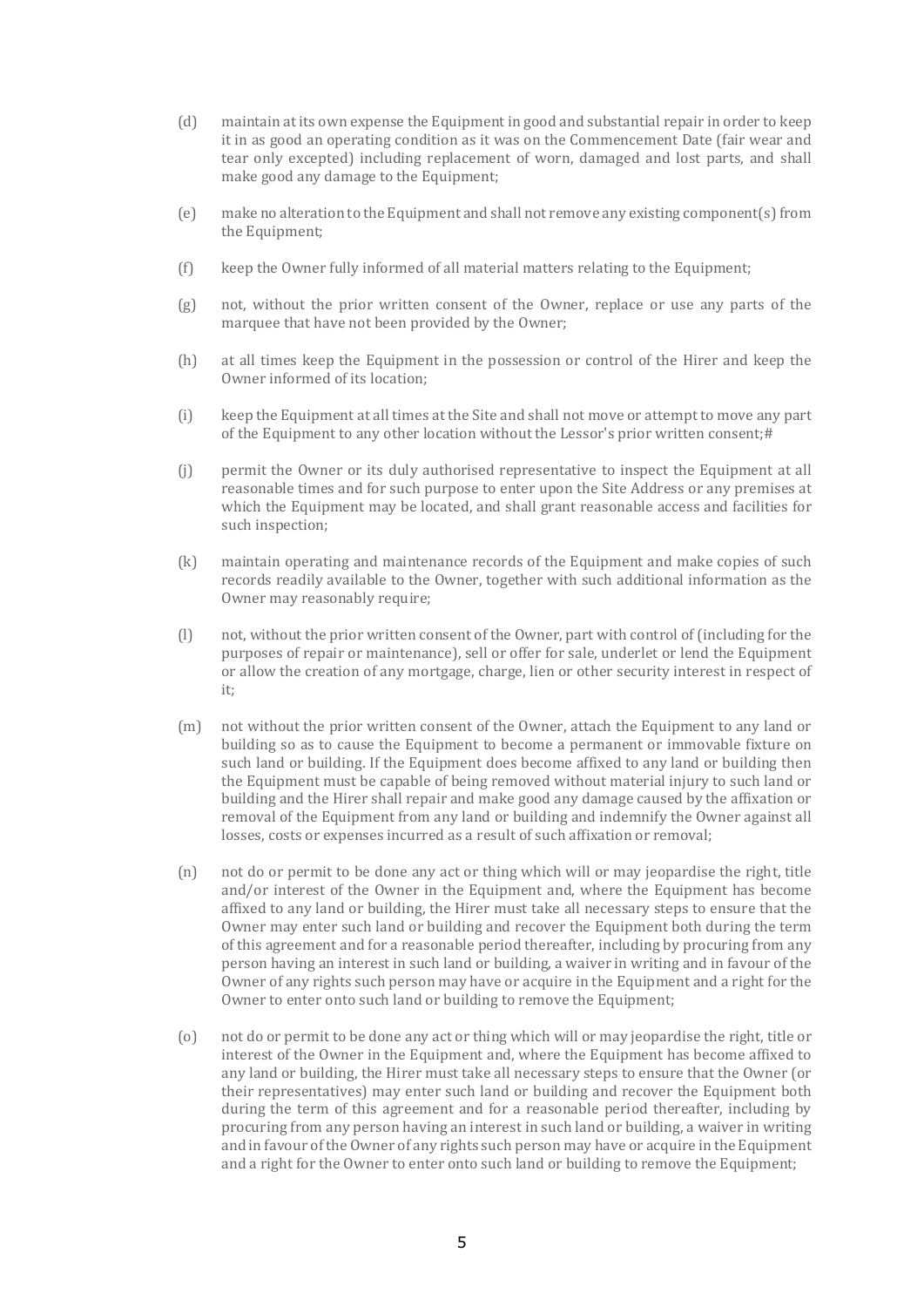- (p) not suffer or permit the Equipment to be confiscated, seized or taken out of its possession or control under any distress, execution or other legal process, but if the Equipment is so confiscated, seized or taken, the Hirer shall notify the Owner and the Hirer shall at its sole expense use its best endeavours to procure an immediate release of the Equipment and shall indemnify the Owner on demand against all losses, costs, charges, damages and expenses incurred as a result of such confiscation;
- (q) not use the Equipment for any unlawful purpose;
- (r) ensure that at all times the Equipment remains identifiable as being the Owner's property and wherever possible shall ensure that a visible sign to that effect is attached to the Equipment;
- (s) deliver up the Equipment at the end of the Hire Period or on earlier termination of this agreement at such address as the Owner requires, or if necessary allow the Owner or its representatives access to the Site Address or any premises where the Equipment is located for the purpose of removing the Equipment; and
- (t) not do or permit to be done anything which could invalidate the insurances referred to in *clause [5](#page-4-0)*(Title, risk and insurance).
- 6.2 The Hirer shall at all reasonable times allow the Owner, his agents or insurers to have access to the Equipment to inspect, test, adjust, repair or replace the same.
- 6.3 The Hirer is deemed to have knowledge of the Site Address and the Hirer warrants that the condition of the Site Address is suitable for the Equipment.
- 6.4 The Hirer is responsible for the protection of, and liable for any damage to the Site Address ground including above, surface and underground services and utilities including but not limited to cables, ducts, water pipes and gas lines.
- 6.5 The Hirer shall not allow any other person to construct the Equipment without the Owner's written consent.
- 6.6 The Equipment shall not be moved from the Site Address without prior written permission of the Owner.
- 6.7 The Hirer acknowledges that the Owner shall not be responsible for any loss of or damage to the Equipment arising out of or in connection with any negligence, misuse, mishandling of the Equipment or otherwise caused by the Hirer or its officers, employees, agents and contractors, and the Hirer undertakes to indemnify the Owner on demand against the same, and against all losses, liabilities, claims, damages, costs or expenses of whatever nature otherwise arising out of or in connection with any failure by the Hirer to comply with the terms of this agreement.
- 6.8 The Hirer acknowledges that the Owner shall not be responsible for any damage however so caused to the site as a result of the equipment being placed on the site. It is the Hirers responsibility to ensure that the Site is suitable for use of the Equipment, this includes ensuring the land is flat, there are suitable water entrenchments surrounding the site and that the equipment is protected from any other damage which could arise.
- 6.9 Upon completion of the Hire Period, the Hirer shall clean and where necessary decontaminate the Equipment.

# <span id="page-6-0"></span>**7. LIABILITY**

7.1 The restrictions on liability in this *claus[e 8](#page-6-0)* apply to every liability arising under or in connection with this agreement including but not limited to liability in contract, tort (including negligence), misrepresentation, restitution or otherwise.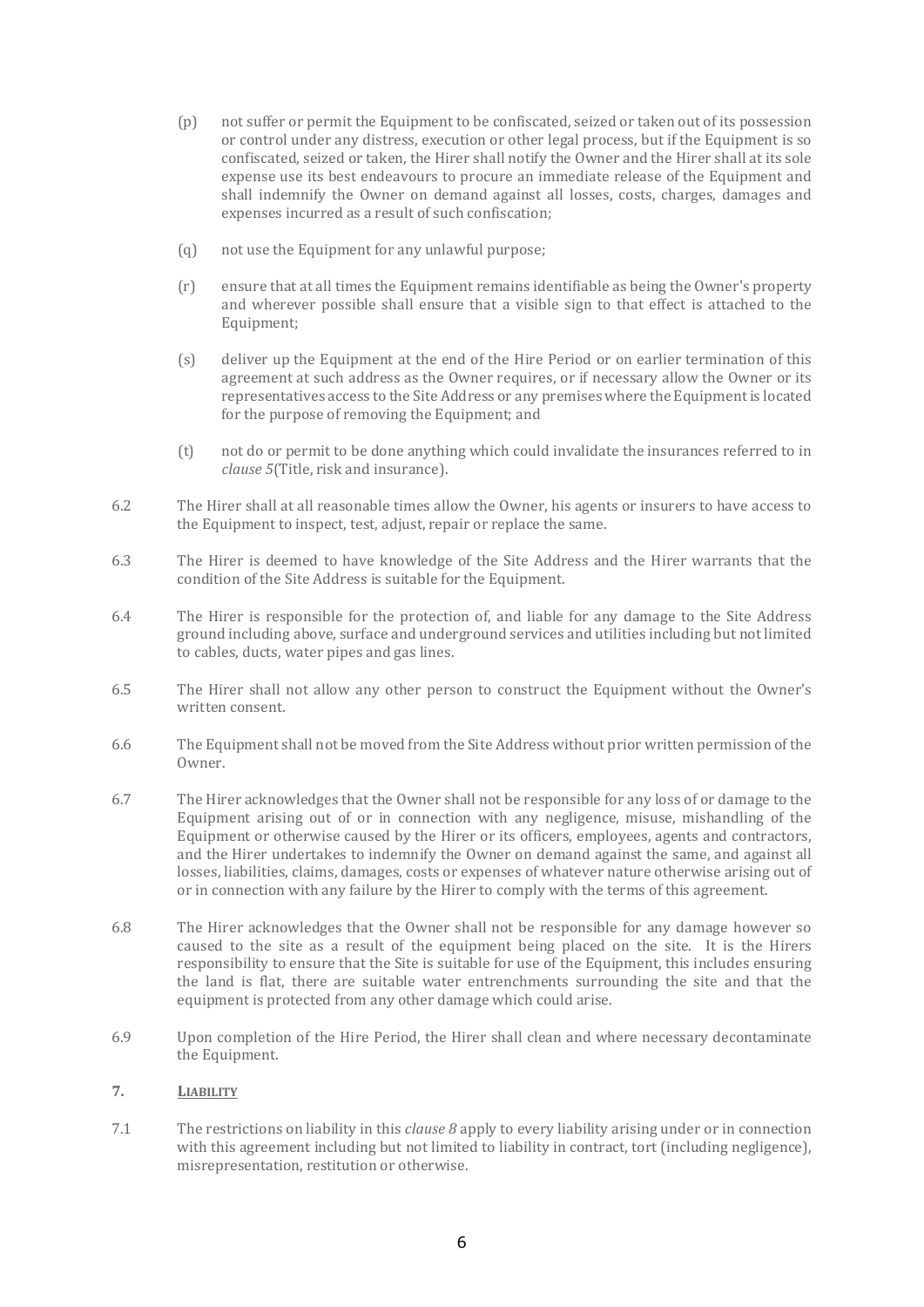- 7.2 Subject to *clause [8.3](#page-7-0)*, the Owner's total liability to the Hirer (including any liability for the acts or omissions of its employees, agents and subcontractors) shall not exceed £2million.
- <span id="page-7-0"></span>7.3 Nothing in this agreement limits any liability which cannot legally be limited including but not limited to liability for:
	- (a) death or personal injury caused by negligence; and
	- (b) fraud or fraudulent misrepresentation; and
	- (c) breach of the terms implied by section 8 of the Supply of Goods (Implied Terms) Act 1973]
	- (d) any matter in respect of which it would be unlawful for the parties to exclude or restrict liability.
- 7.4 This agreement sets forth the full extent of the Owner's obligations and liabilities in respect of the Equipment and its hiring and sale to the Hirer. In particular, there are no conditions, warranties or other terms, express or implied, including as to quality, fitness for a particular purpose or any other kind whatsoever, that are binding on the Owner except as specifically stated in this agreement. Any condition, warranty or other term concerning the Equipment which might otherwise be implied into or incorporated within this agreement, whether by statute, common law or otherwise, is expressly excluded.
- 7.5 Subject to *clause [8.3](#page-7-0)*, neither party shall be liable under this agreement for any:
	- (a) loss of profits;
	- (b) loss of sales or business;
	- (c) loss of agreements or contracts;
	- (d) loss of anticipated savings;
	- (e) loss of use or corruption of software, data or information;
	- (f) loss of or damage to goodwill; and
	- (g) indirect or consequential loss.

in each case, however caused, even if foreseeable.

- 7.6 If the Equipment is involved in any accident resulting in injury to persons or damage to property, immediate notification must be given by the Hirer to the Owner by telephone and confirmed in writing to the Owner no later than 24 hours after such telephone notification. In relation to any claim in respect of which the Hirer is not bound to fully indemnify the Owner, no admission of liability, offer, promise of payment or indemnity shall be made by the Hirer without the Owner's prior written permission.
- 7.7 Subject to [clause 8.3,](#page-7-0) all implied terms and conditions as to the quality or performance of the Equipment and any other goods or services provided under this agreement are, to the fullest extent permitted by law, excluded from this agreement.
- 7.8 If the Equipment is not made available for collection, or is not delivered to the Owner's premises in accordance with the Invoice, then the Equipment shall be deemed with immediate effect to be placed back on hire. The Hirer shall be responsible for the safekeeping of the Equipment in accordance with this Agreement and for all reasonable costs and expenses incurred by the Owner in seeking to collect such plant and any loss of earnings, time and general expenses as a result of the Hirers non compliance.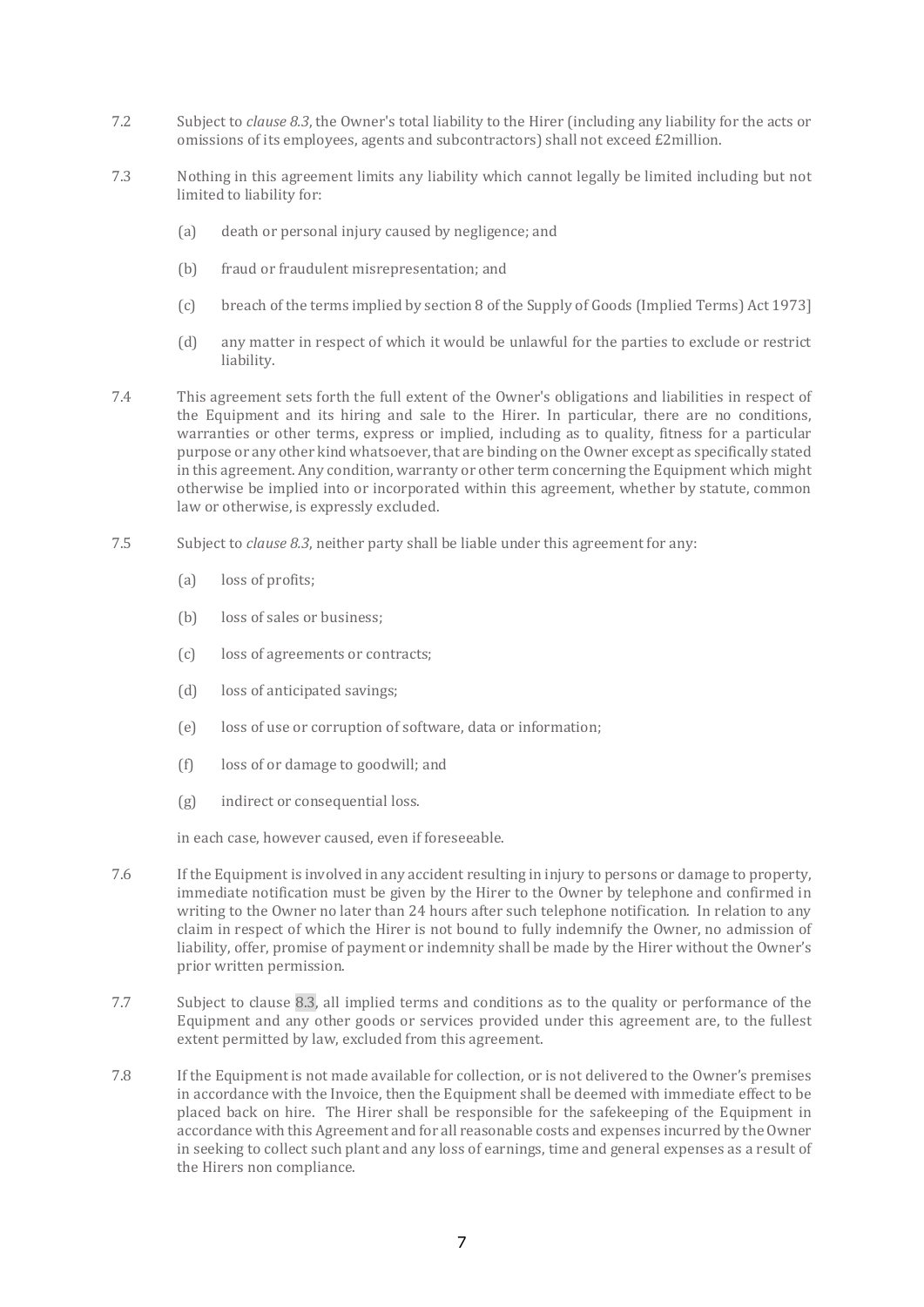## <span id="page-8-0"></span>**8. TERMINATION**

- <span id="page-8-3"></span>8.1 The Hirer may terminate this agreement upon providing written notice to the Owner subject the consequences provided for a[t 10.1.](#page-8-1)
- <span id="page-8-2"></span>8.2 Without affecting any other right or remedy available to it, the Owner may terminate this agreement with immediate effect by giving written notice to the Hirer if:
	- (a) the Hirer fails to pay any amount due under this agreement on the due date for payment(s);
	- (b) the Hirer commits a material breach of any other term of this agreement which breach is irremediable or (if such breach is remediable) fails to remedy that breach within a reasonable period of time after being notified to do so;
	- (c) the Hirer repeatedly breaches any of the terms of this agreement in such a manner as to reasonably justify the opinion that its conduct is inconsistent with it having the intention or ability to give effect to the terms of this agreement;
	- (d) the Hirer suspends or ceases, or threatens to suspend or cease, carrying on all or a substantial part of its business; or
	- (e) the Hirer (being an individual) dies or, by reason of illness or incapacity (whether mental or physical), is incapable of managing their affairs or becomes a patient under any mental health legislation.
- 8.3 For the purposes of *clause [9.2\(b\)](#page-8-2)*, **material breach** means a breach (including an anticipatory breach) that is serious in the widest sense of having a serious effect on the benefit which the Owner would otherwise derive from:
	- (a) a substantial portion of this agreement; or
	- (b) any of the obligations set out in *claus[e 6](#page-4-1)*,

over the term of this agreement. In deciding whether any breach is material no regard shall be had to whether it occurs by some accident, mishap, mistake or misunderstanding.

<span id="page-8-4"></span>8.4 This agreement shall automatically terminate if a Total Loss occurs in relation to the Equipment.

## **9. CONSEQUENCES OF TERMINATION**

- <span id="page-8-1"></span>9.1 Upon the Hirer's termination of this Agreement under claus[e 9.1](#page-8-3) above:
	- (a) the Owner's consent to the Hirer's possession of the Equipment shall terminate;
	- (b) without prejudice to any other rights or remedies of the Hirer, the Owner will be due from the Hirer on demand the following:-
		- (i) In the event cancellation is made between the signing of this Agreement and one week before the Commencement Date, the whole of the Deposit and a 50% of the total Payment(s).
		- (ii) In the event the cancellation is made within one week of the Commencement Date, the whole of the Deposit and the total of the Payment(s).
	- (c) The sums payable pursuant to this *clause [10.1](#page-8-1)* shall be agreed compensation for the Owner's loss.
- 9.2 Upon all other types of termination of this agreement, however caused: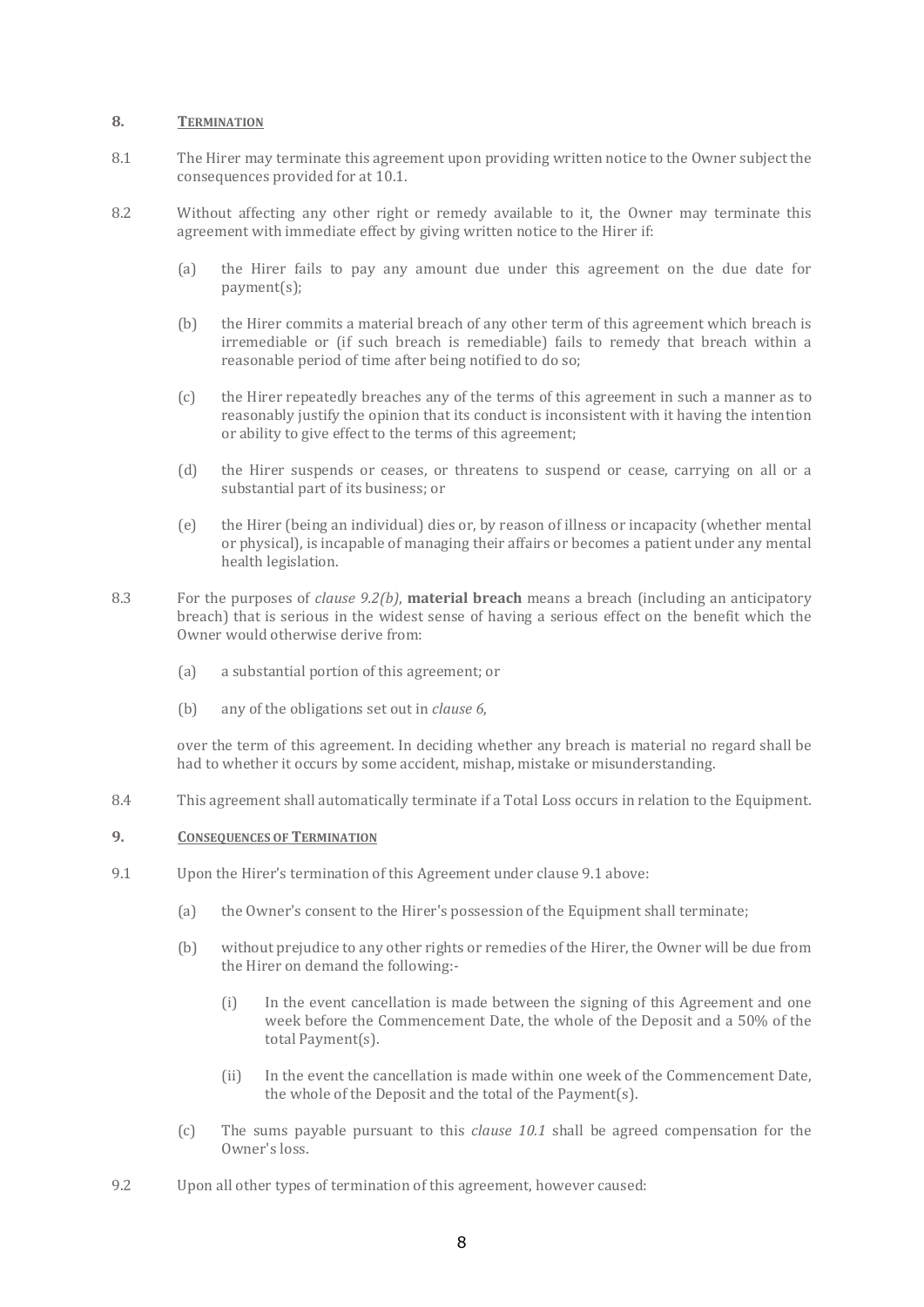- (a) the Owner's consent to the Hirer's possession of the Equipment shall terminate and the Owner may, by its authorised representatives, without notice and at the Hirer's expense, retake possession of the Equipment and for this purpose may enter the Site Address or any premises at which the Equipment is located; and
- (b) without prejudice to any other rights or remedies of the Hirer, the Hirer shall pay to the Owner on demand:
	- (i) all Payment(s) and other sums due but unpaid at the date of such demand together with any interest accrued pursuant to *clause [3.4](#page-2-0)*;
	- (ii) any costs and expenses incurred by the Owner in recovering and/or repairing the Equipment and/or in collecting any sums due under this agreement (including any storage, insurance, repair, transport, legal and remarketing costs).
- 9.3 Upon termination of this agreement pursuant to *clause [9.1](#page-8-3)*, any other repudiation of this agreement by the Hirer which is accepted by the Owner or pursuant to *clause [9.4](#page-8-4)*, without prejudice to any other rights or remedies of the Owner, the Hirer shall pay to the Owner on demand a sum equal to the whole of the Payment(s) that would (but for the termination) have been payable if the agreement had continued from the date of such demand to the end of the Hire Period, less:
	- (a) a discount for accelerated payment at the percentage rate set out in the Invoice; and
	- (b) the Owner's reasonable assessment of the market value of the Equipment on sale.
- 9.4 Termination or expiry of this agreement shall not affect any rights, remedies, obligations or liabilities of the parties that have accrued up to the date of termination or expiry, including the right to claim damages in respect of any breach of the agreement which existed at or before the date of termination or expiry.

# **10. FORCE MAJEURE**

Neither party shall be in breach of this agreement nor liable for delay in performing, or failure to perform, any of its obligations under this agreement if such delay or failure result from events, circumstances or causes beyond its reasonable control. In such circumstances the time for performance shall be extended by a period equivalent to the period during which performance of the obligation has been delayed or failed to be performed.

## <span id="page-9-1"></span>**11. CONFIDENTIAL INFORMATION**

- 11.1 Each party undertakes that it shall not at any time, disclose to any person any confidential information concerning the business, affairs, customers, clients or suppliers of the other party or of any member of the group of companies to which the other party belongs, except as permitted by *claus[e 12.2](#page-9-0)*.
- <span id="page-9-0"></span>11.2 Each party may disclose the other party's confidential information:
	- (a) to its employees, officers, representatives or advisers who need to know such information for the purposes of carrying out the party's obligations under this agreement. Each party shall ensure that its employees, officers, representatives or advisers to whom it discloses the other party's confidential information comply with this *clause [12](#page-9-1)*; and
	- (b) as may be required by law, a court of competent jurisdiction or any governmental or regulatory authority.
- 11.3 No party shall use any other party's confidential information for any purpose other than to perform its obligations under this agreement.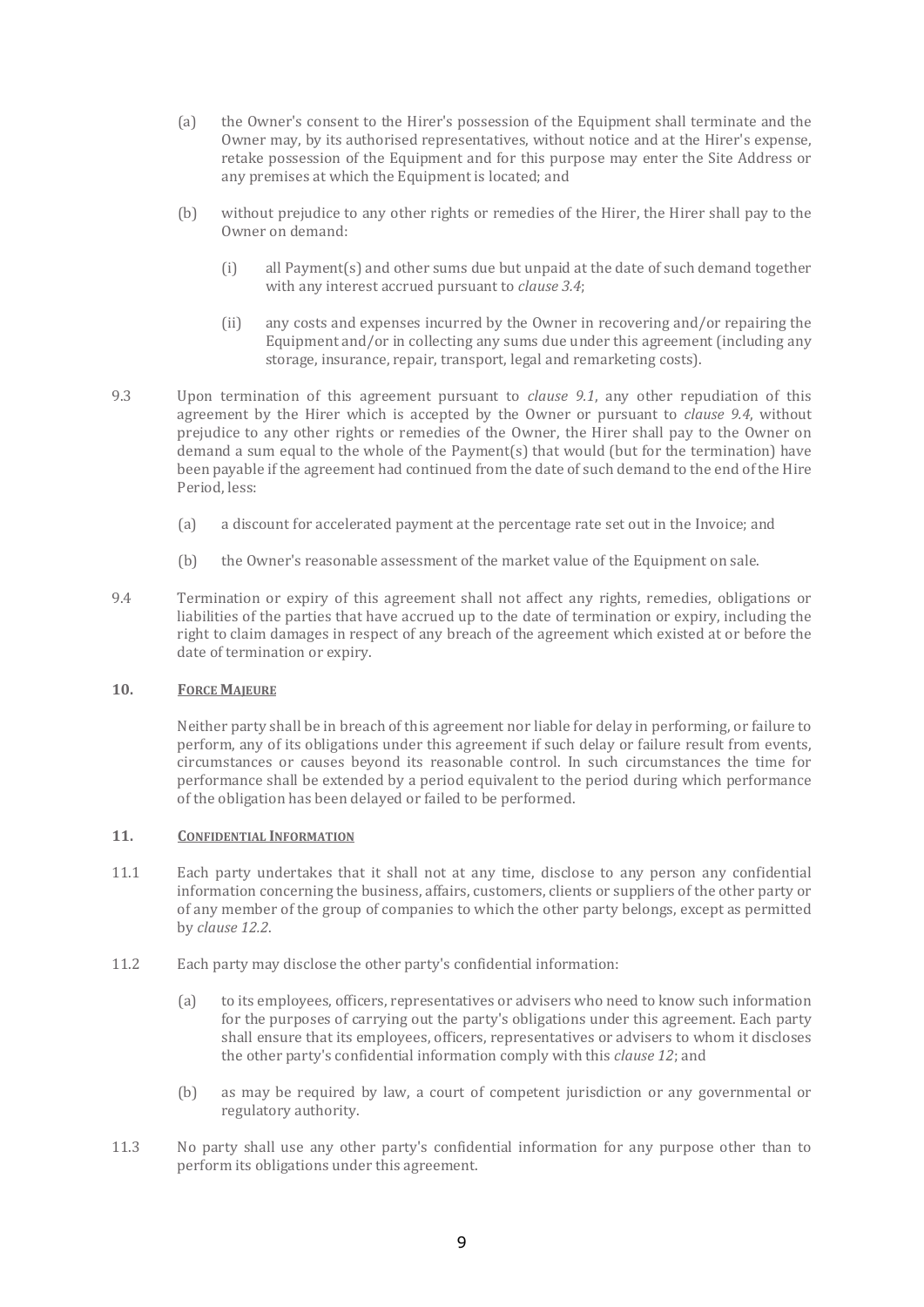## **12. ASSIGNMENT AND OTHER DEALINGS**

This agreement is personal to the parties and neither party shall assign, transfer, mortgage, charge, subcontract, delegate, declare a trust over or deal in any other manner with any of its rights and obligations under this agreement.

## **13. ENTIRE AGREEMENT**

- 13.1 This agreement along with the Purchase Order constitutes the entire agreement between the parties and supersedes and extinguishes all previous agreements, promises, assurances, warranties, representations and understandings between them, whether written or oral, relating to its subject matter.
- 13.2 Each party acknowledges that in entering into this agreement it does not rely on, and shall have no remedies in respect of, any statement, representation, assurance or warranty (whether made innocently or negligently) that is not set out in this agreement. Each party agrees that it shall have no claim for innocent or negligent misrepresentation or negligent misstatement based on any statement in this agreement.

# **14. VARIATION**

No variation of this agreement shall be effective unless it is in writing and signed by the parties (or their authorised representatives).

# **15. NO PARTNERSHIP OR AGENCY**

- 15.1 Nothing in this agreement is intended to, or shall be deemed to, establish any partnership or joint venture between any of the parties, constitute any party the agent of another party, or authorise any party to make or enter into any commitments for or on behalf of any other party.
- 15.2 Each party confirms it is acting on its own behalf and not for the benefit of any other person.

# **16. FURTHER ASSURANCE**

Each party shall, and shall use all reasonable endeavours to procure that any necessary third party shall, promptly execute and deliver such documents and perform such acts as may reasonably be required for the purpose of giving full effect to this agreement.

# **17. COUNTERPARTS**

- 17.1 This agreement may be executed in any number of counterparts, each of which when executed and delivered shall constitute a duplicate original, but all the counterparts shall together constitute the one agreement.
- 17.2 Transmission of an executed counterpart of this agreement (but for the avoidance of doubt not just a signature page) by e-mail (in PDF, JPEG or other agreed format) shall take effect as delivery of an executed counterpart of this agreement. If either method of delivery is adopted, without prejudice to the validity of the agreement thus made, each party shall provide the others with the original of such counterpart as soon as reasonably possible thereafter.
- 17.3 No counterpart shall be effective until each party has executed and delivered at least one counterpart.

## **18. THIRD PARTY RIGHTS**

18.1 Unless it expressly states otherwise, this agreement does not give rise to any rights under the Contracts (Rights of Third Parties) Act 1999 to enforce any term of this agreement.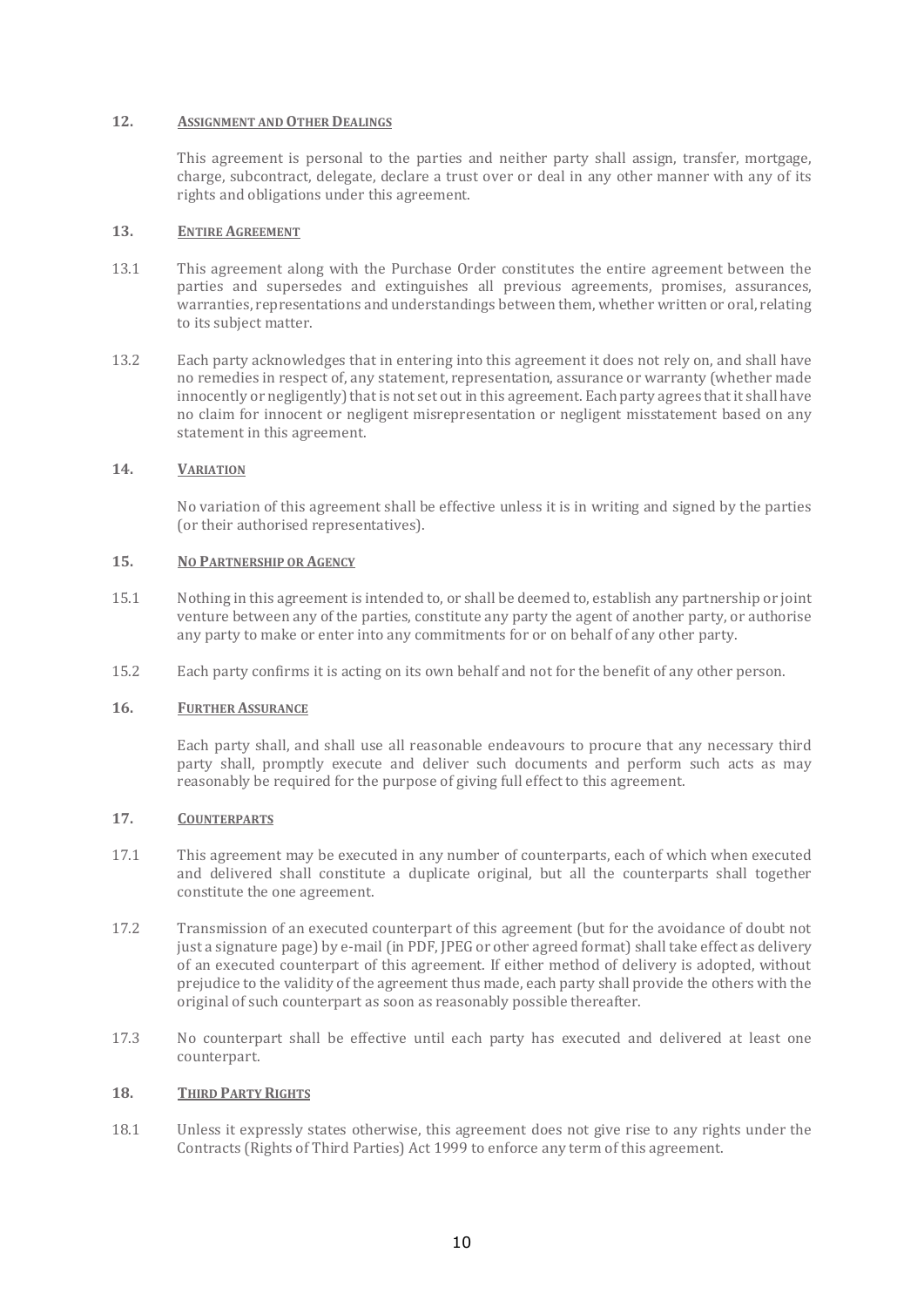18.2 The rights of the parties to rescind or vary this agreement are not subject to the consent of any other person.

# **19. NOTICES**

- 19.1 Any notice or other communication given to a party under or in connection with this agreement shall be in writing and shall be:
	- (a) delivered by hand or by pre-paid first-class post or other next working day delivery service at its registered office (if a company) or its principal place of business (in any other case); or
	- (b) sent by email to the address specified in the Invoice.
- 19.2 Any notice or communication shall be deemed to have been received:
	- (a) if delivered by hand, on signature of a delivery receipt or at the time the notice is left at the proper address; and
	- (b) if sent by pre-paid first-class post or other next working day delivery service, at 9.00 am on the second Business Day after posting or at the time recorded by the delivery service; and
	- (c) if sent by email, at the time of transmission, or, if this time falls outside business hours in the place of receipt, when business hours resume. In this *clause [20.2\(c\)](#page-11-0)*, business hours means 9.00am to 5.00pm Monday to Friday on a day that is not a public holiday in the place of receipt.
- <span id="page-11-0"></span>19.3 This clause does not apply to the service of any proceedings or other documents in any legal action or, where applicable, any arbitration or other method of dispute resolution.
- 19.4 A notice given under this agreement is not valid if sent by email.

## **20. WAIVER**

No failure or delay by a party to exercise any right or remedy provided under this agreement or by law shall constitute a waiver of that or any other right or remedy, nor shall it prevent or restrict the further exercise of that or any other right or remedy. No single or partial exercise of such right or remedy shall prevent or restrict the further exercise of that or any other right or remedy.

# **21. RIGHTS AND REMEDIES**

Except as expressly provided in this agreement, the rights and remedies provided under this agreement are in addition to, and not exclusive of, any rights or remedies provided by law.

# **22. SEVERANCE**

- <span id="page-11-1"></span>22.1 If any provision or part-provision of this agreement is or becomes invalid, illegal or unenforceable, it shall be deemed deleted, but that shall not affect the validity and enforceability of the rest of this agreement.
- 22.2 If any provision or part-provision of this agreement is deemed deleted under *clause [23.1](#page-11-1)*the parties shall negotiate in good faith to agree a replacement provision that, to the greatest extent possible, achieves the intended commercial result of the original provision.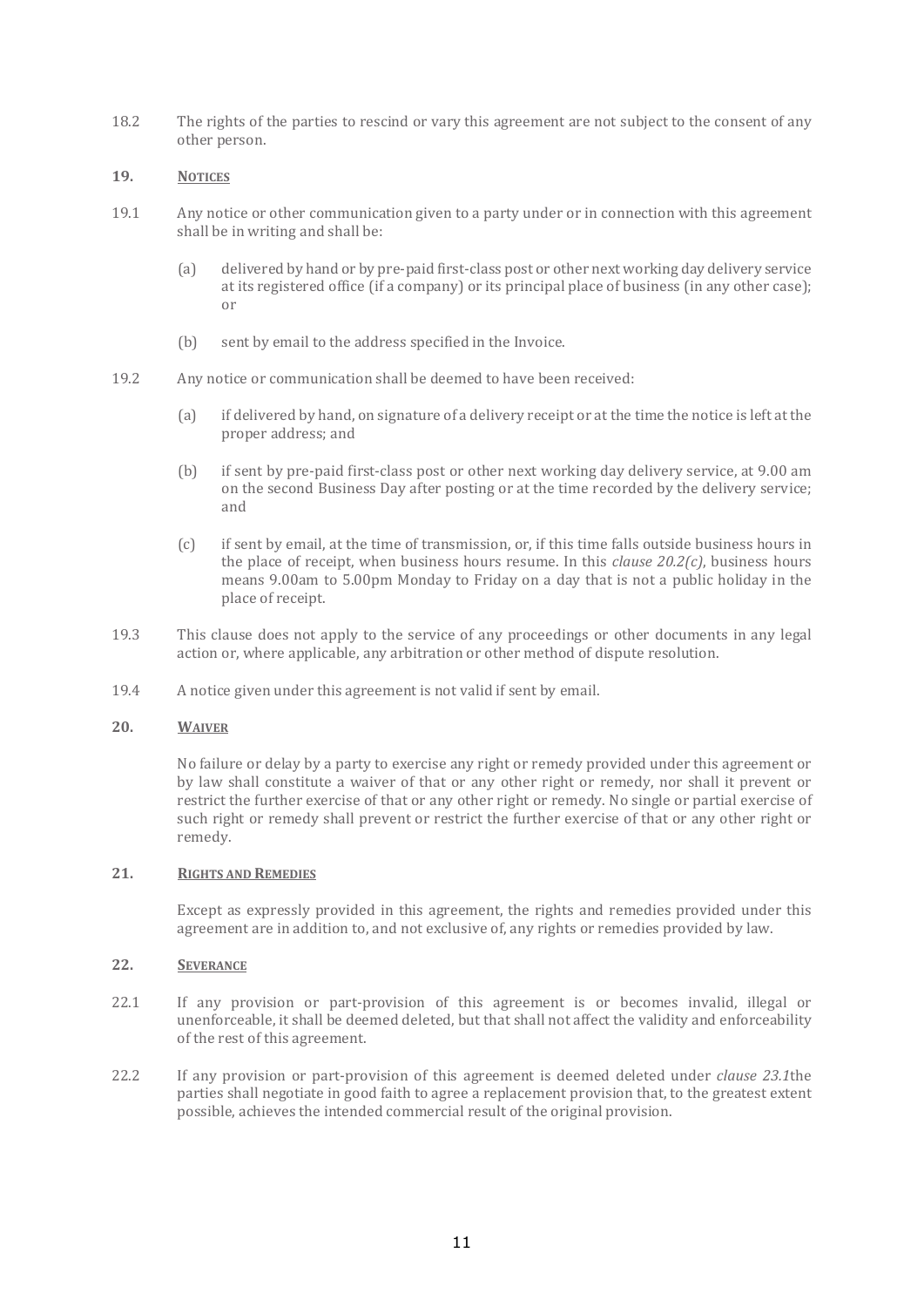## **23. GOVERNING LAW**

This agreement and any dispute or claim (including non-contractual disputes or claims) arising out of or in connection with it or its subject matter or formation shall be governed by and construed in accordance with the law of England and Wales.

## **24. JURISDICTION**

Each party irrevocably agrees that the courts of England and Wales shall have exclusive jurisdiction to settle any dispute or claim (including non-contractual disputes or claims) arising out of or in connection with this agreement or its subject matter or formation.

This agreement has been entered into on the date stated on the invoice.

Each party agrees to sign this agreement by ordinary or electronic signature (whatever form the electronic signature takes) and that this method of signature is as conclusive of our intention to be bound by this agreement as if signed by each party's manuscript signature.